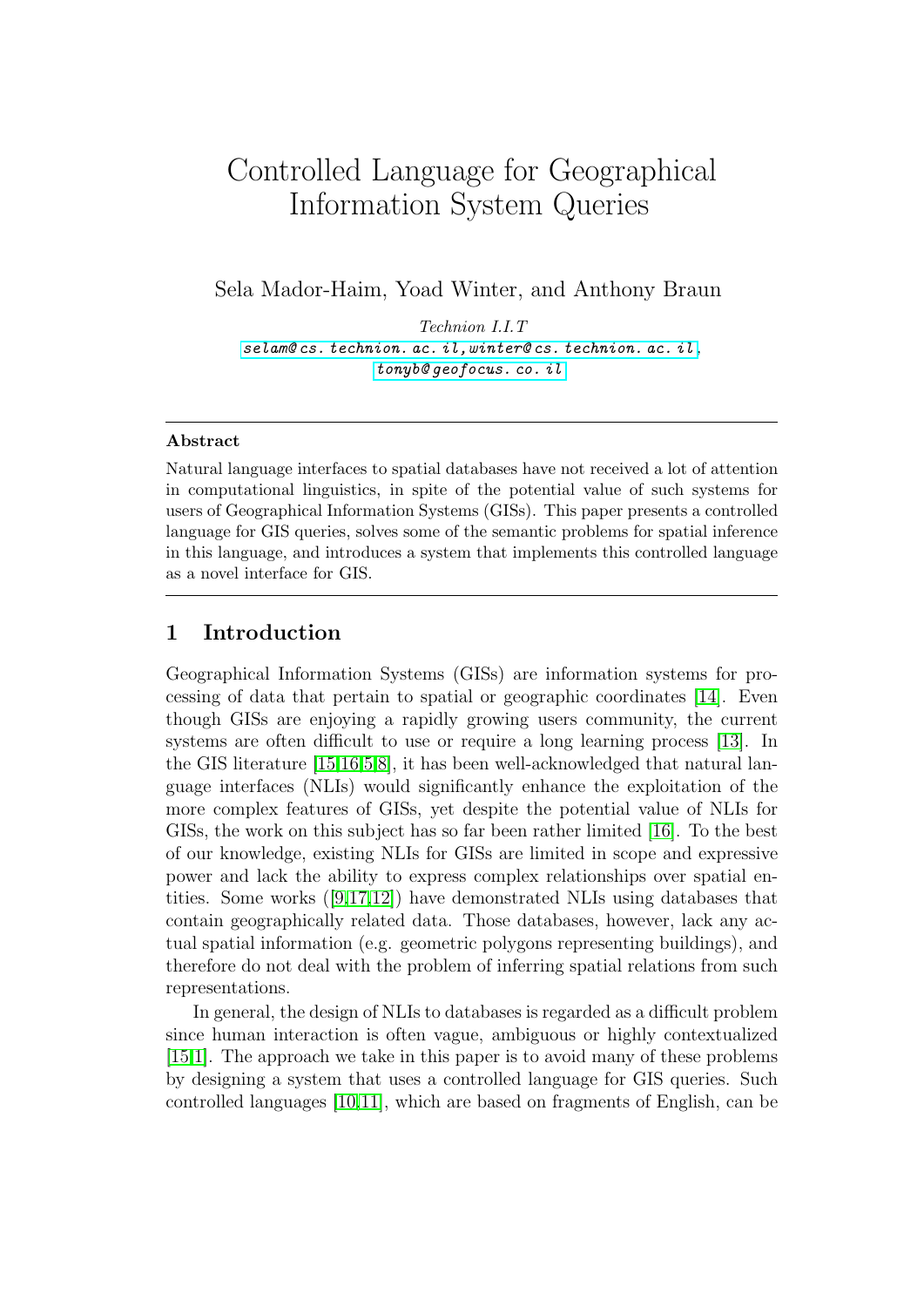designed in a way that minimizes the use of vague, ambiguous and contextdependent expressions, while maintaining the ability to express very complex queries in a language that is a subset of English. We benefit from the fact that GISs are a closed, well-defined domain, which enables us to focus on data independent parts of the language. We show that the addition of data dependent portions can be done semi-automatically and requires very low effort.

Our implementation of an NLI for GISs involves four major tasks: first, defining the data independent lexicon, which was done using simple applicative categorial grammar (Ajdukiewicz-Bar-Hillel calculus). Second, we develop a suitable semantic representation for GIS queries, which we call  $\lambda SQL$ , and a method to translate natural-language queries via  $\lambda SQL$  into spatially-enabled SQL. The third task is defining of the semantics of spatial relations (esp. prepositions) in the lexicon in accordance with the intuitive understanding of such relations, which involves tackling certain aspects of spatial prepositions that where never dealt with before. The fourth task is the development of methods to add the data dependent portion of the lexicon with minimal effort, including an automatic tool that generates lexical entries from the actual geographical database in use.

The paper is organized as follows: Section 2 introduces  $\lambda SQL$  and describes the translation scheme from natural language into SQL queries. Section 3 reviews the architecture of the lexicon. Section 4 discusses semantic issues concerning spatial relations in natural languages. Section 5 presents our implementation, and section 6 concludes.

# 2 A compositional approach for building SQL queries

SQL is a recursive language in the sense that it allows using one query as part of an expression within another query. However, due to its complex syntax, the construction of an SQL query in a compositional way from a query in natural language is far from being a straightforward task. One way to tackle this problem is by using an intermediate representation  $(4,10)$ . While such an intermediate language avoids the complications of composing SQL queries directly, its downsides are the additional translation phase it requires and the fact that such intermediate languages are usually not as expressive as the target language.

We introduce an intermediate representation language, which we call  $\lambda SQL$ . This language only adds the necessary "compositional glue" to SQL. As a result, only a simple translation process is necessary to convert  $\lambda SQL$  queries into normal SQL syntax.  $\lambda SQL$  expressions are basically expressions in the simply typed  $\lambda$  Calculus with the addition of syntactic sugar for SQL-like syntax.

The typical syntax of a *select* SQL-command for querying a database is: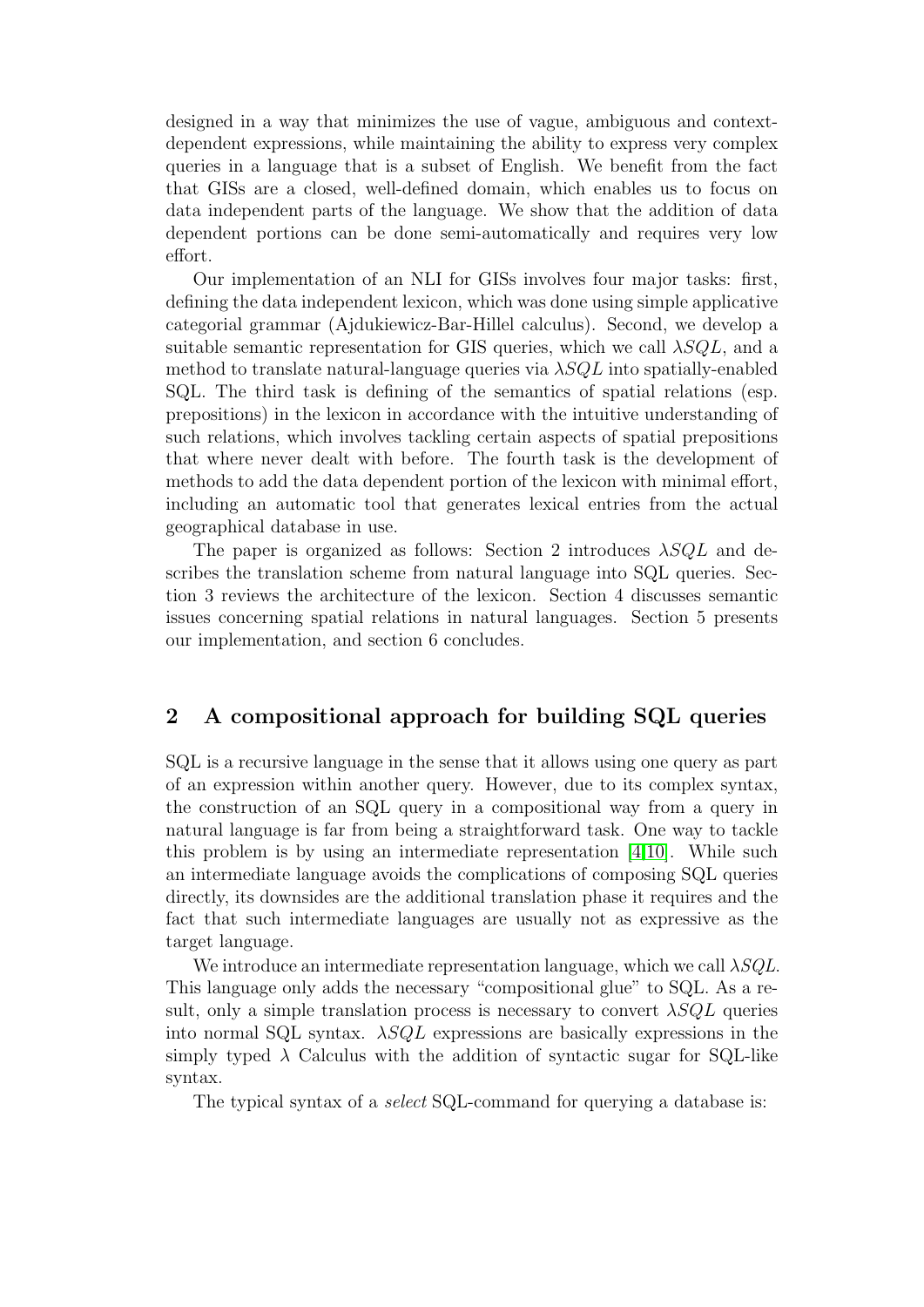The *selectlist* parameter is usually a list of fields to be displayed, but it also allows other expressions such as aggregate functions (e.g. field summation). The *tablelist* parameter is a list of tables to query and *whereclause* is a boolean expression that restricts the rows in the query.

The syntax of  $\lambda SQL$  is very close to that of an SQL whereclause, with the addition of  $\lambda$  operators. The atoms of  $\lambda SQL$  are real numbers, strings and typed identifiers. The base types in  $\lambda SQL$  are: t - Boolean, r - real numbers,  $str$  - strings,  $q$  - spatial data and  $e$  - entries in the database. These base types correspond to the base types that are found in GIS databases, with the addition of one additional type, e, for database entries (tuples). Complex expressions are built from atomic ones using function application  $exp1(exp2)$ , infix operators exp1 op exp2, and the operators  $\lambda v. exp$  and  $\exists v. exp$ . The infix operators in  $\lambda SQL$  correspond to  $SQL$  operators, and include Boolean  $AND/OR$ , arithmetic operators  $(+, -, *, /)$  and comparators  $(>, <, =, \leq)$  $, \geq, ! =$ ). One additional important operator in  $\lambda SQL$  is the dot operator, as in var. fieldname, where var is of type e and fieldname is a function from entries in the database to entities of a basic type (i.e. it is of type  $et$ ,  $er$  or  $es$ ). A dot expression is equivalent to  $field name(var)$ , a function that returns the value of a field of a given entry.

In general, the only two syntactic elements in  $\lambda SQL$  that do not correspond directly to  $SQL$  syntax are the  $\lambda$  and  $\exists$  operators. Translation from  $\lambda SQL$  expressions to  $SQL$  queries is done by recursive traversal over the expression. During traversal, whenever certain patterns are recognized, these patterns are replaced by a corresponding SQL select statement. Each  $\lambda$  operator corresponds to a select statement, which can be nested inside another select. In addition to  $\lambda$  operators, three different synthetic elements may affect the translation pattern:

- **P1** A function over a  $\lambda$  expressions, as in  $f(\lambda v.\exp)$ , is treated as an aggregate function.
- **P2** In the simplest pattern, the type of the variable x in  $\lambda x$  is e, and it corresponds to a query that returns a set of entries. When the variable that the  $\lambda$  operator binds is of any other base type, the pattern:  $\lambda x.\exists y.(x = exp1)$ AND y.layer =" layer1" AND exp2) is expected, which is translated into SELECT exp1 FROM layer1 WHERE exp2.
- P3 Any additional ∃ operator which is not part of the pattern above is translated as a table join (where tablelist parameter contains more than one query). For example, the expression  $\lambda x_e \exists y_e.(x \cdot layer = "layer1" AND$ y.layer = "layer2" AND exp) is translated into: SELECT  $x^*$  FROM layer1 AS x, layer2 AS y WHERE exp. Each additional  $\exists$  adds an additional table to the list.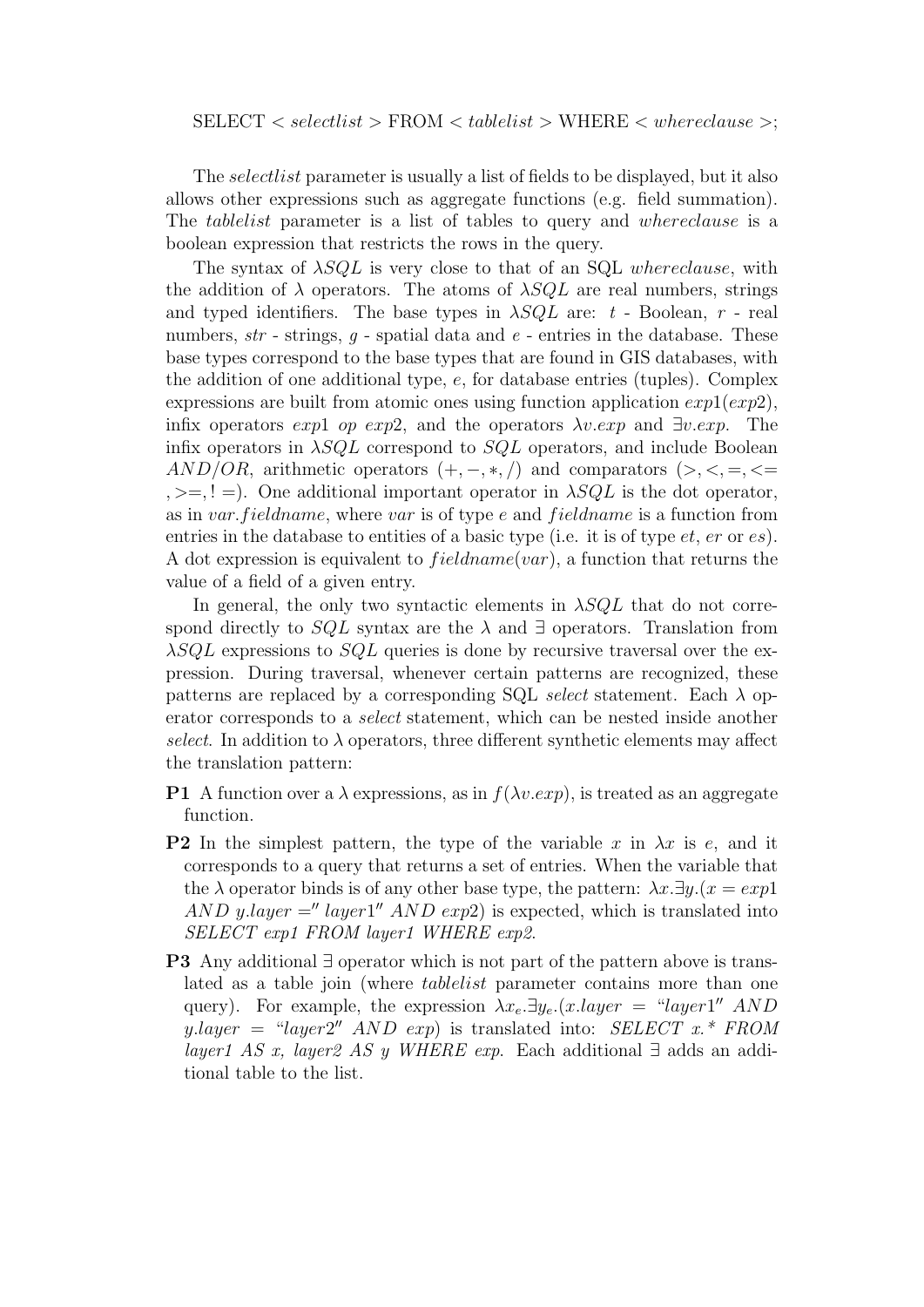The translation process is guaranteed to be successful due to constraints over the  $\lambda SQL$  expressions in the lexicon that enforce conformity to the above patterns. As an example for  $\lambda SQL$ , consider the following fragment from our lexicon:

| Word      | Category          | Semantics                                                               |
|-----------|-------------------|-------------------------------------------------------------------------|
| buildings | $\,N$             | $\lambda x_e.(x.layer_{es} = "building")$                               |
| with      | $N\backslash N/N$ | $\lambda n1_{et}.\lambda n2_{et}.\lambda x_{e}.(n1(x) \, AND \, n2(x))$ |
| more than | Rs/R              | $\lambda n_r \lambda x_r (x > n)$                                       |
| two       | R                 | $\overline{2}$                                                          |
| floors    | $N\backslash Rs$  | $\lambda p_{rt}.\lambda x_e.p(x$ . floors <sub>er</sub> )               |
| highest   | N/N               | $\lambda n_{et} \cdot \lambda x_{e} (n(x) \, AND \, (x. height_{er} =$  |
|           |                   | $max_{(rt)r}(\lambda r_r.\exists y_e.(n(y) AND r = y. height_{er}))))$  |

Category  $R$  in the above table corresponds to type  $r$  and  $Rs$  corresponds to the type (rt).

The natural language expression "buildings with more than two floors" will be parsed into the  $\lambda SQL$  expression:  $\lambda x_e$ . (x.layer<sub>es</sub> = "building" AND x.floors<sub>er</sub>  $> 5$ ). Note that while functional applications during parsing eliminated most  $\lambda$  operators, the  $\lambda$  operator that is introduced by the lexical entry for *buildings* is not eliminated. This remaining  $\lambda x_e$  is used to describe a query over a variable  $x$ . In order to generate an SQL query, however, one additional piece of information is required: the name of a table to query. This information is provided via the layer keyword (layers, or feature sets in GIS terminology, are equivalent to tables in general databases). While usually the *fieldname* following the dot operator is a name for an actual field in the database (such as *floors* in the above example), *layer* is a virtual attribute in  $\lambda SQL$ , used to associate a layer with a variable. Whenever an expression such as  $x \cdot layer_{es} = "building"$  is found, the parser associates x with the table "building", and hence the above expression is translated into the SQL query:

SELECT x.\* FROM building AS x WHERE x.floors>5;

A bit more complex example is the query "highest buildings", which is translated into:  $\lambda x_e$ .(x.layer<sub>es</sub> = "building" AND x.height<sub>er</sub> =  $max_{(rt)r}(\lambda r_r)$ .  $\exists y_e.(y.layer_{es} = "building" AND r = y. height_{er})))$ . This expression demonstrates several features of  $\lambda SQL$ . Note that max is a free identifier, which is expected to be a name of an SQL function. The function  $max$  receives a  $\lambda$ expression, and is therefore interpreted as an aggregate function. Finally, the expression in the argument of  $max$  fits pattern P2 above, and the result is: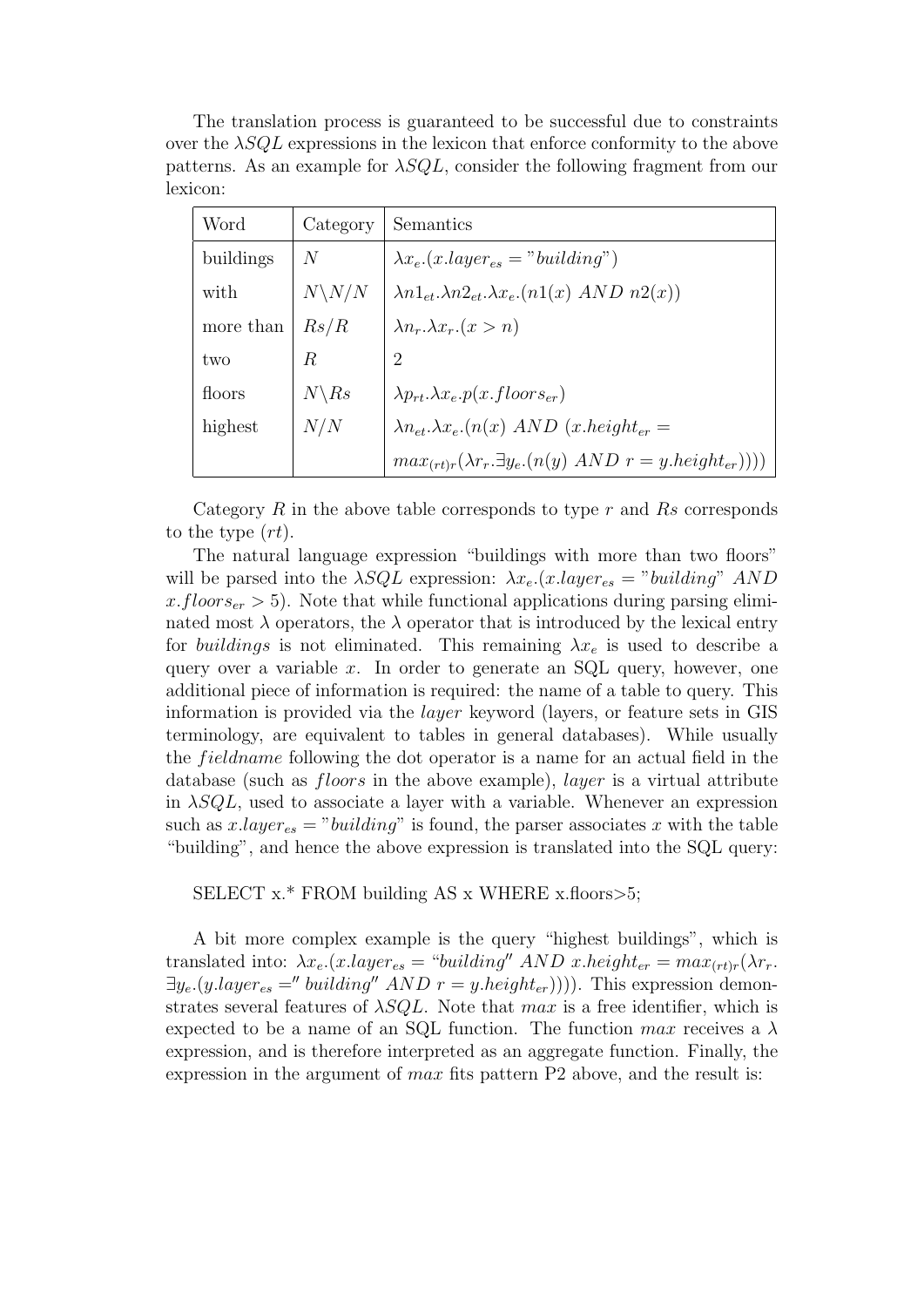SELECT x.\* FROM building AS x WHERE x.floors=(SELECT max(y.floors) FROM building);

# 3 Lexicon architecture

The data independent part of the lexicon is the core of our controlled language. This is the part of the lexicon that involves general logical and spatial operators that do not depend on the actual GIS. By carefully selecting the data-independent lexical items, we are able to express very complex queries while avoiding vagueness and ambiguity problems that often undermine the usability of NLIs. An important part of our work is the ability to express spatial relations between GIS objects. However, non-spatial lexical items are an important part of the lexicon as well. In the first part of this section we describe the non-spatial items in the lexicon. In the following part we review the spatially-related lexical items. Finally we present classes of data-dependent lexical items.

## 3.1 Non-spatial lexical items

Non-spatial lexical items can be partitioned into the following groups:

- Measure units, such as *meters, kilometers, miles, acres*. The lexical definition for these items converts any unit into standard units (e.g. metric units).
- Numerical predicates, such as less than n, at least n, between n and m. Numerical predicates represent sets of real numbers.
- Superlatives: *biggest, smallest, most, least*. The words most and *least* can be used to refer to the maximal or minimal value of any numerical field in the database. Other words such as largest and longest are used as abbreviation for "most area" and "most length".
- Boolean connectives: and, or, not.
- Other lexical entries: that, which, is, are, with, without, have.

# 3.2 Spatial lexical items

As mentioned before, we aim to design a controlled language that would avoid the pitfalls of vagueness and context-dependent ambiguity. In order to satisfy this requirement, we need to avoid vague qualitative relations such as *near*, far and *almost*. Another type of relations that need to be avoided are *projective* relations such as in front of, behind, left and right. The meaning of these prepositions involves context-dependent[\[6\]](#page-9-13) elements that are hard to handle within a controlled language.

The following spatial relations are included in the lexicon: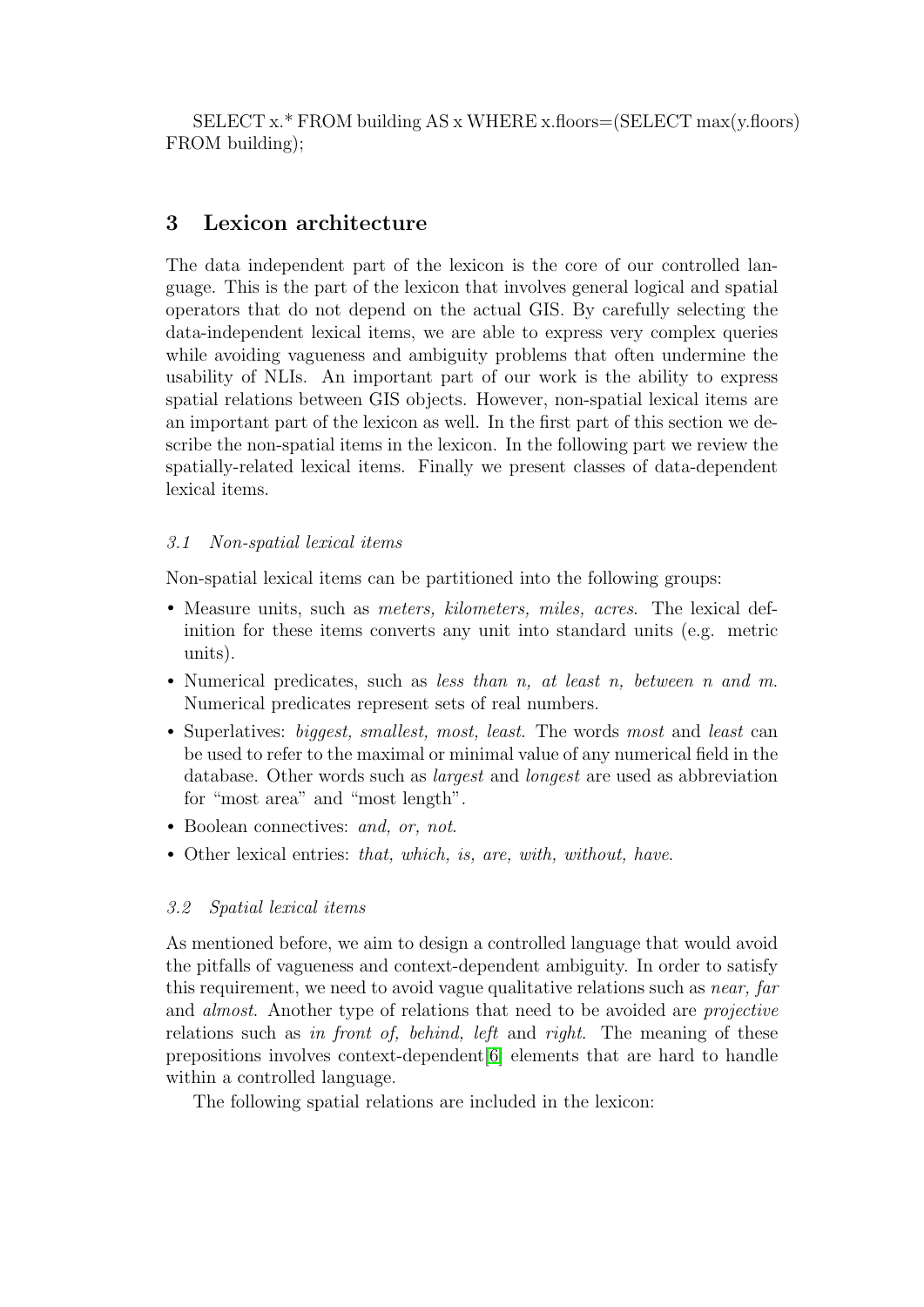- Intersectional relations, following Egenhofer's 9-intersection model [\[3\]](#page-9-14): *in*, outside of, borders, overlaps, crosses, contains and intersects. Note that only the first two expressions are prepositions, while the others are verbs.
- Distance: the word *from* is used to specify exact distance, as in "200m from a lake".
- Constructors: *intersection of, border of* and *center of*. These words are used to refer to spatial entities that do not exist in the database, but can be derived from existing objects. For example, assuming "42nd Street" and "Broadway" are objects in the database, "the intersection of 42nd street and Broadway" can be constructed by intersecting the geometrical representations of the two streets.
- Relative orientation: *north of, south east of* and the 3-place relation *between* are all used to describe the orientation of one object relative to another object (or objects, as in the case of between).
- Superlatives: *closest* and *furthest* are spatially-related superlatives.

#### 3.3 Data-dependent lexical items

Data dependent lexical items are lexical items that refer to specific data inside the database and may therefore change from one data set to another. GIS data are divided into separate thematic feature classes or layers, whereby each layer consists of one type of geometrical entity such as a building, street or utility pole. For each layer there is usually an associated set of attributes that represent non-spatial data attached to real world geometric objects. These may be boolean data, numeric data or strings. Examples for such attributes are the number of floors in a building or the name of a street. String values such as street names should be part of the lexicon as well.

Data-dependent items are represented in the lexicon in the form of templates, which are lexical items with parametrized values for layer name, attribute name and attribute value. An example for such a template is:

"#strval"  $N/N\{l = \text{\#layer}\}\$   $\lambda n.\lambda x.(n(x) \text{ AND } (x.\text{\#attr like } \text{\#strval}))$ 

The "#strval" template defines lexical items that refer to strings inside the database. The lexical analyzer searches the database for strings that match lexical tokens that are not present in the lexicon. For each such string the above template is instantiated with the relevant layer name, attribute name and string value. Similar templates are used for layer names and attributes of various types. In case the lexical entries need to be different than the actual names in the database, a definition file is used to add those lexical items and instantiate the relevant templates for those items. No knowledge in  $\lambda SQL$  is required in order to edit the definition file.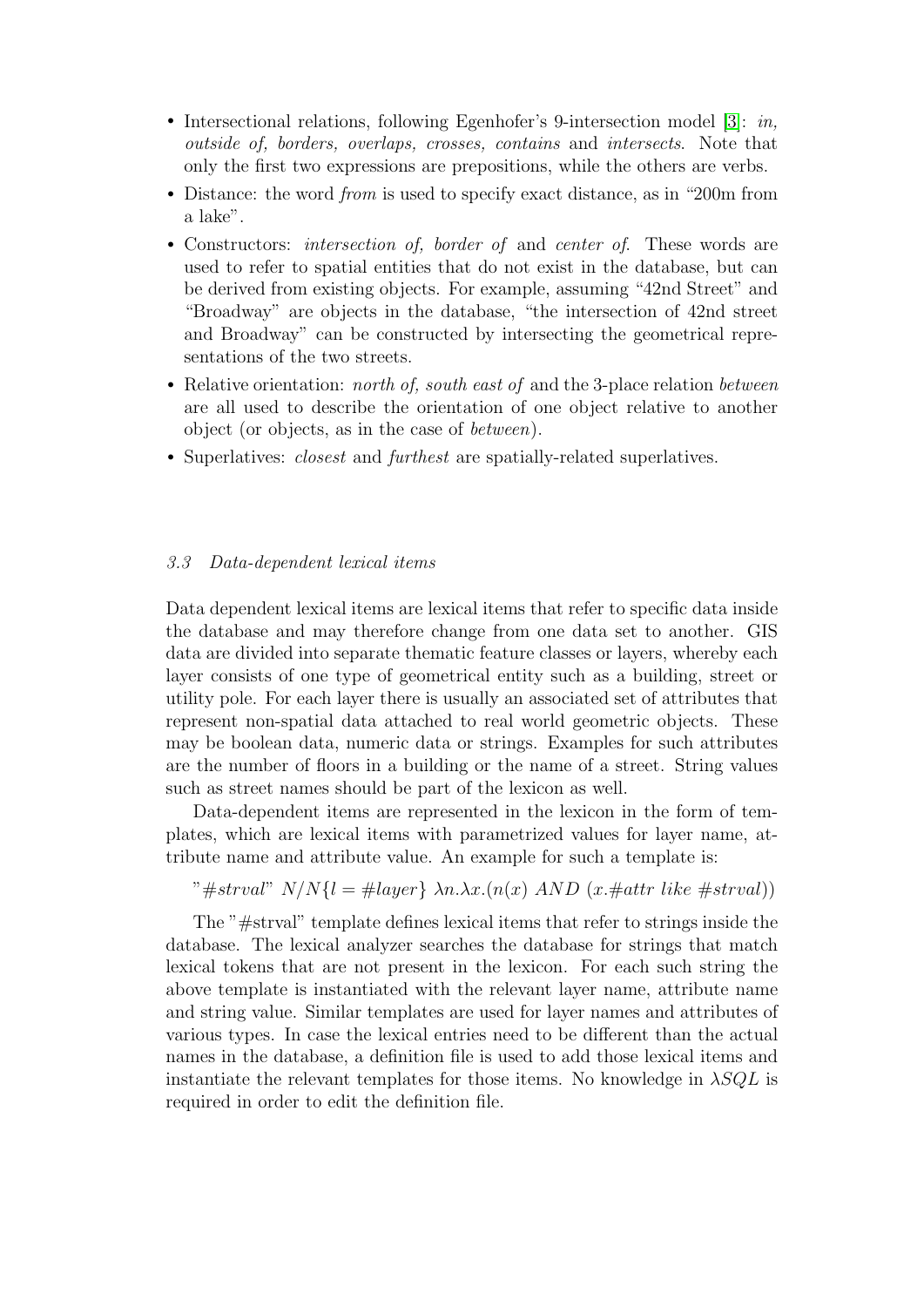# 4 Semantics of spatial prepositions

While some progress was made in semantic theories of prepositional phrases in recent years [\[18,](#page-9-15)[7\]](#page-9-16), certain aspects of spatial linguistic phenomena have not been extensively treated in the semantic literature, but are nevertheless crucial for interfaces to spatial databases. Two such aspects that are treated in our system and are discussed below.

#### 4.1 Eigenspace vs. Existential semantics

While previous work on prepositional semantics mainly dealt with relationships between two distinct objects, GIS queries often correspond to relationships between sets of objects. Consider the query "buildings that are up to 200m from a lake". In case there is more than one lake, we expect the system to return any building such that there is at least one lake up to 200m from it. In other words, it appears like the query existentially quantifies over lakes. On the other hand, if we change the query to "buildings that are at least 200m from a lake", we would expect the system to return buildings that are over 200m away from all the lakes. The query "buildings that are between 200m and 500m from a lake" has a yet more complex semantics, and should result in any building such that there is at least one lake less than 500m from it and there is no lake less than 200m from it.

The semantics of the above three queries becomes much clearer, however, when instead of interpreting the indefinite "a lake" as a quantifier (existential, universal or other) over the lakes in the database, "a lake" is interpreted as the set of all lakes, and distance is measured with respect to the space taken by the union of all lakes. We refer to this kind of interpretation for indefinites as eigenspace semantics. In SQL, the eigenspace of a set of objects is evaluated by using the aggregate function *GeomUnion* over a set of objects, as in:

SELECT geomunion(x.the\_geom) FROM lake AS x;

In our framework, eigenspace semantics is treated by enabling a typeshifting from an indefinite noun-phrase into a special category G used for representing the eigenspace. The  $\lambda SQL$  expression for  $G/N$  type-shifting is:  $\lambda n. q$ *eomunion*( $\lambda q.\exists x.(n(x) \, AND \, q = x.$ *the qeom*)) where the *qeom* is the attribute for the geometrical data of an object in GIS database. The  $\lambda SQL$ expression for the preposition from, of category  $((N\N) \R)$   $(R)$ , is then defined by:  $\lambda q.\lambda p.\lambda n.\lambda x.$   $(n(x)$  AND  $p(distance(x, the\text{--}geom, q))$ .

It is important to note that while eigenspace semantics are used for spatial prepositions, in the case of other spatial relations that are not expressed using prepositions, such as the verbs contains and intersects, an indefinite is treated in the usual way, as an existential quantifier. For example, if we ask about "towns that contain a building with more than 10 floors", the eigenspace semantics would mean finding a town than contains all buildings with more than one floor, whereas we expect to get any town that contains at least one building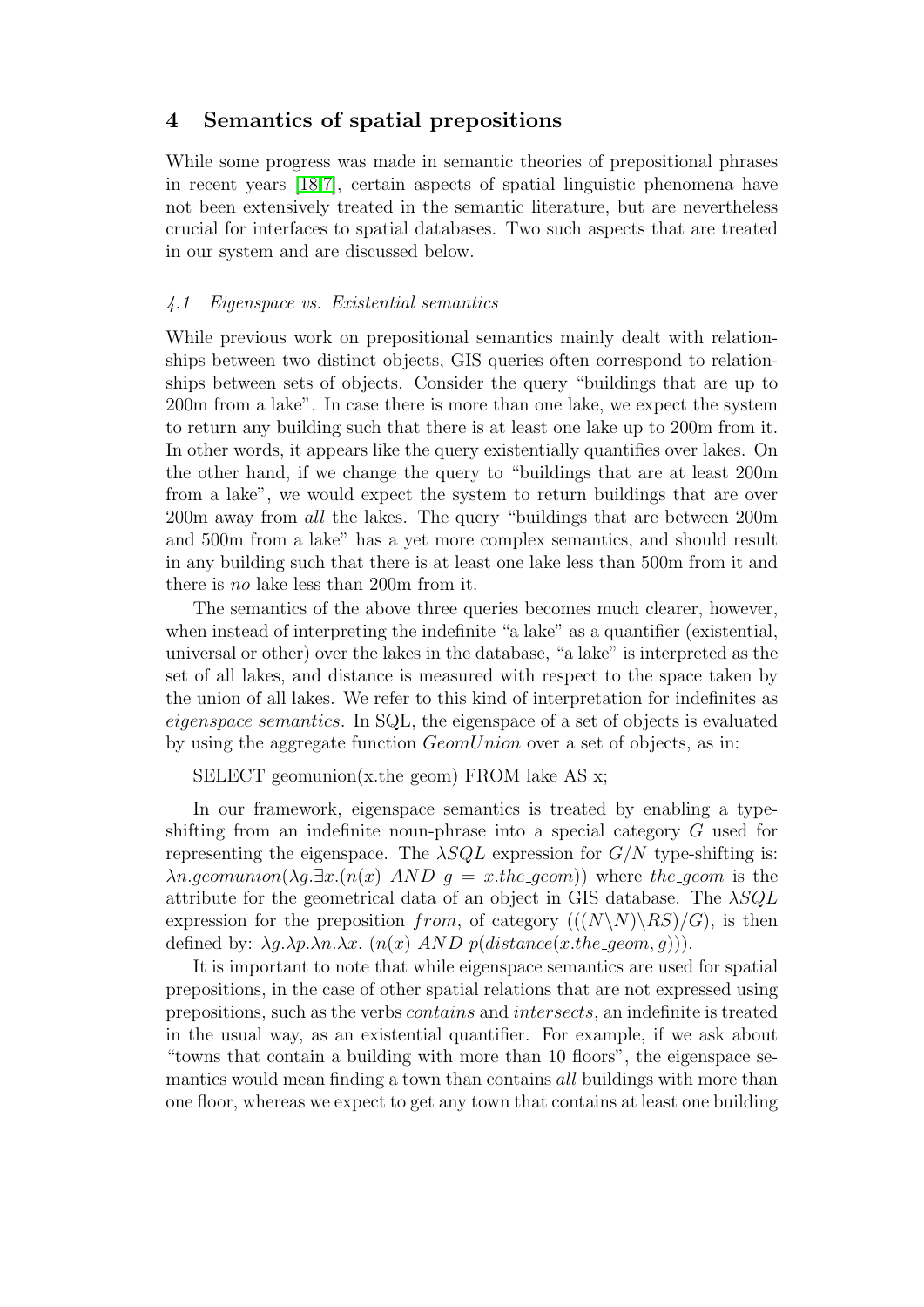

Fig 1. Example for between Fig 2. Query result in QGIS

with more than 10 floors. We achieve the correct semantics in this case by providing a  $\lambda SQL$  expression for verbs such as *contains* that existentially quantifies over the set of contained objects:  $\lambda n1.\lambda n2.\lambda x.\exists y.(n1(y) \,AND\, n2(y) \,AND)$  $contains(x, the\text{--}geom, y, the\text{--}geom).$ 

#### 4.2 Semantics of between

An additional aspect of spatial relations that has so far been ignored in the semantic literature concerns the relations between non-convex objects. A fundamental spatial relation which is quite problematic in the context of non-convex objects is the 3-place relation between.

Zwarts and Winter [\[18\]](#page-9-15) suggest the following definition for between: X is between Y and Z if  $X \subseteq convexHull(Y \cup Z) \backslash Y \backslash Z$ , for convex objects in X, Y and Z. The problem is that many objects we deal with in the context of GISs are not convex. For example, it could be quite handy to talk about objects between two streets. However, streets are often non-convex shapes. As can be seen in figure 1, the convex hull for two streets represented by the solid lines includes areas that do not agree with our understanding of the expression between the two streets. In order to overcome this problem, we suggest the following definition:

**Definition 4.1** Let X, Y and Z be sets of points. We say that X is between Y and Z iff either there is a point x on the border of Y such that the shortest line connecting x to Z crosses X, but does not cross Y, or there is a point y on the border of Z such that the shortest line connecting y to Y crosses X, but does not cross Z.

The areas between the streets according to Definition 1 are marked by stripes. As can be seen from the illustration, the new definition is more in agreement with our intuitive understanding of between. Note that while the above is a strictly spatial definition of between, in some contexts people may use between in sloppier ways (e.g., Buxton is between Manchester and Sheffield). In our system, however, we wish to avoid the vagueness of such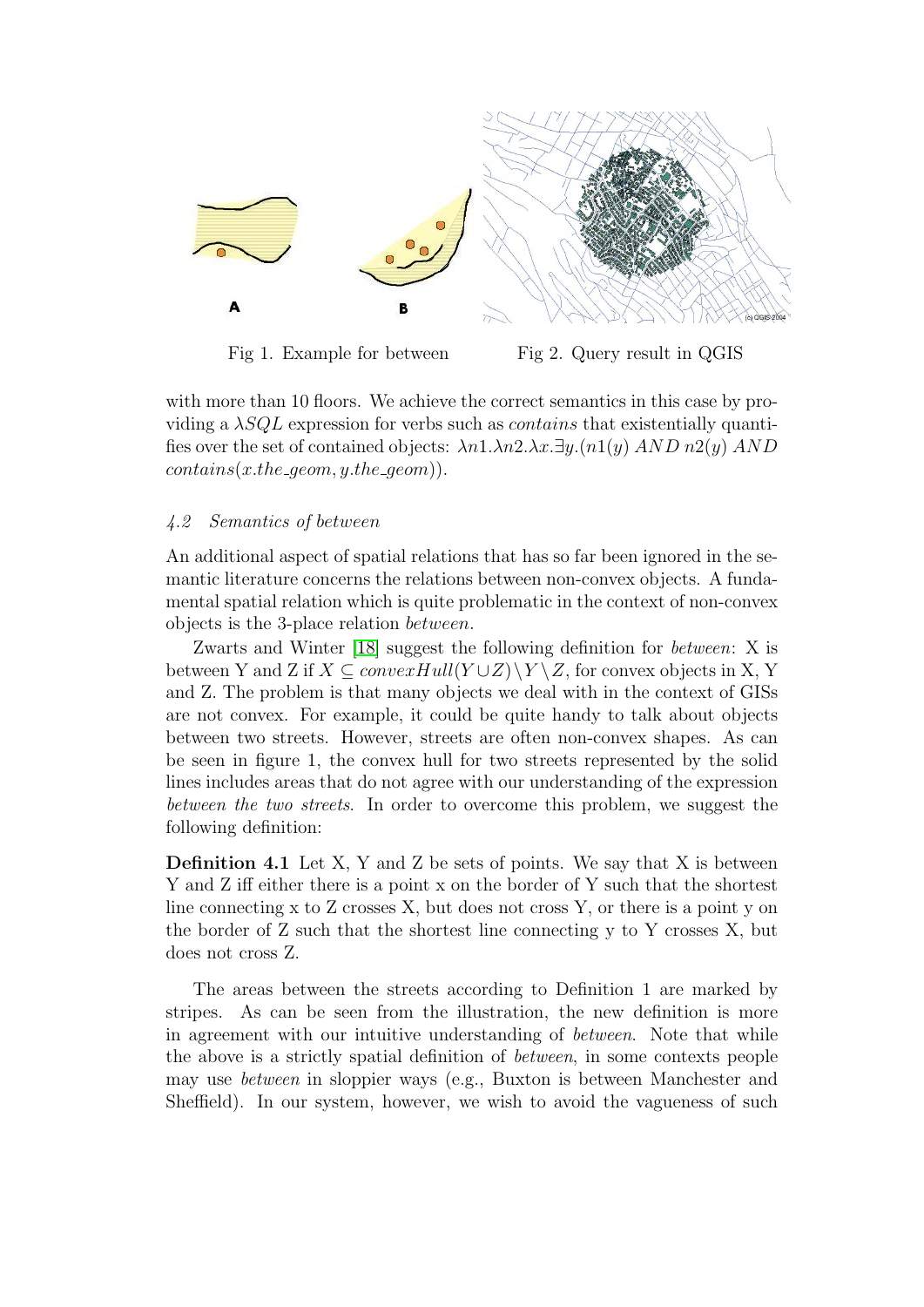sloppy usages.

# 5 Implementation

The NLI presented in this paper was implemented in  $C_{++}$ . The parser reads the lexicon from a text file that includes the syntactic categories, and the semantics is represented using  $\lambda SQL$  expressions for all data-independent lexical items. Data-dependent items are represented using templates, as explained in section 3.3. When the user enters a natural-language query, the query is parsed using a bottom-up right-to-left tabular Combinatorial Categorial Grammar (CCG) parser that was developed as part of the NLI prototype. The resulting  $\lambda SQL$  expression is then converted into an SQL query as explained in section 2, which is sent to a spatially enabled database engine.

The system presented here uses PostGIS (http://postgis.refractions.net/) as a back-end. PostGIS is an open-source GIS extension to the PostgreSQL database engine, which implements the OpenGIS "Simple features specification for SQL" standard [\[2\]](#page-9-17). PostGIS basically supplies a set of functions that operate on vector representations, such as a function that calculates distance between polygons. The SQL queries are sent to PostGIS, which generates the result in a form of a table which is loaded into a GIS front-end that supports PostGIS, such as QGIS (http://www.qgis.org).

For example, the query "Buildings that are up to 500m from the intersection of Elm street and Oak street" are converted into the SQL query, which generates the result in figure 2:

(SELECT  $x.*$  FROM building AS  $x$  WHERE distance( $x$ .the geom, intersection(( SELECT GeomUnion(x2.the geom) FROM street AS  $x2$  WHERE  $x2$  street nam LIKE 'elm'),(SELECT GeomUnion(x3.the geom) FROM street AS x3 WHERE  $x3.street_name$  LIKE 'oak'))) $\leq=500$ 

# 6 Conclusions and future work

This work has presented an interface to GISs that is based on a controlled fragment of English. We believe to have demonstrated that it is possible to build such usable interfaces and express quite complex queries using a simple fragment of English. Future work on this subject can be done at several different levels: expanding the lexicon further by adding quantifiers, comparison between attributes of different objects and possibly anaphoric expressions. More thorough theoretical study is required regarding semantic issues such as eigenspace and between presented here, and finally, an empirical study is necessary to evaluate how usable such interfaces are for actual GIS users of varying skills and needs. We believe, however, that the general architecture and prototype demo interface that we suggest can be developed into a useful tool for planners and other professional users of GISs.